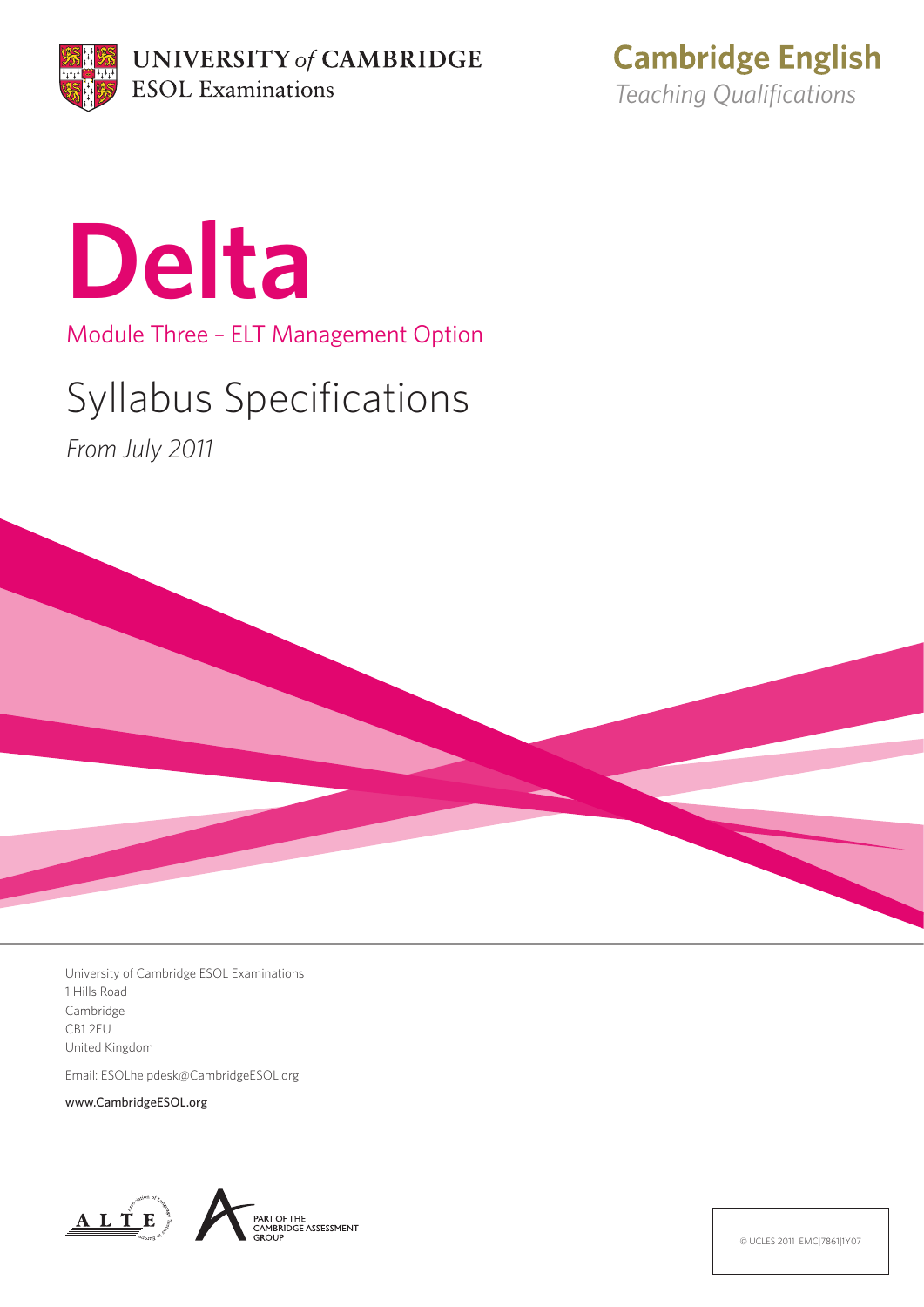## Delta Module Three

English Language Teaching Management (ELTM)

## Focus and aims

Module Three ELTM focuses on broadening candidates' knowledge and developing their understanding of management in one of the following four specialisms: acedemic management, marketing, customer service or human resources management. Candidates are required to apply knowledge of managing change and project management to a proposal in their chosen specialism related to a specified language teaching operation (LTO).

| <b>Title of Module</b> | <b>Management in ELT</b>                                                                                                                                 |  |
|------------------------|----------------------------------------------------------------------------------------------------------------------------------------------------------|--|
| Aims                   | 1. To enable candidates to develop their knowledge in relation to a chosen management<br>specialism                                                      |  |
|                        | 2. To develop candidates' knowledge and critical awareness of management principles<br>and procedures                                                    |  |
|                        | 3. To develop candidates' skills in the application of management knowledge and<br>procedures in the context concerned                                   |  |
|                        | 4. To develop candidates' awareness of the interdependence of management areas                                                                           |  |
|                        | 5. To enable candidates to apply knowledge and understanding of management to a<br>proposal for implementing a change in the chosen managment specialism |  |
|                        | 6. To enable candidates to synthesise all of the above and present a coherent account of<br>the project to a third party readership                      |  |
| Level                  | Postgraduate                                                                                                                                             |  |
| <b>Credit Value</b>    | 20                                                                                                                                                       |  |

## Content and Learning Outcomes

| Content        |                                               | <b>Learning Outcomes</b>                                                                                                                                                                                                                                                                                                                                                                                                                         | <b>Indicative Content</b>                                                                                                                                                                                                                                                                                                                                                                                                                            |
|----------------|-----------------------------------------------|--------------------------------------------------------------------------------------------------------------------------------------------------------------------------------------------------------------------------------------------------------------------------------------------------------------------------------------------------------------------------------------------------------------------------------------------------|------------------------------------------------------------------------------------------------------------------------------------------------------------------------------------------------------------------------------------------------------------------------------------------------------------------------------------------------------------------------------------------------------------------------------------------------------|
|                |                                               | Successful candidates can:                                                                                                                                                                                                                                                                                                                                                                                                                       |                                                                                                                                                                                                                                                                                                                                                                                                                                                      |
| 1              | Research into<br>specialist areas             | 1.1 Summarise the principles and theories of<br>management which are relevant to the<br>selected specialism<br>1.2 Apply knowledge and understanding of the<br>selected specialism to plan for implementing<br>an initiative in the candidate's language<br>teaching operation (LTO)<br>1.3 Present an informed discussion of the<br>context and institutional needs in their<br>selected specialism                                             | Research skills: online and library-based<br>٠<br>Key concepts and processes in specialism<br>$\bullet$<br>Resources: material and virtual<br>$\bullet$<br>Assignment planning: outlining and<br>organising<br>Context: national, educational and<br>$\bullet$<br>institutional features<br>Criteria for selecting the specialism<br>$\bullet$                                                                                                       |
| $\overline{2}$ | Management:<br>principles and<br>applications | 2.1 Summarise the main approaches to<br>management<br>2.2 Distinguish between leadership and<br>management<br>2.3 Evaluate approaches to decision making<br>2.4 Review and evaluate motivational theories<br>2.5 Review elements of organisational structure<br>2.6 Identify factors which influence<br>organisational culture<br>2.7 Critically evaluate alignment of professional<br>and commercial interests in the candidate's<br><b>LTO</b> | Rational and non-rational approaches to<br>management<br>Transactional and transformative leadership<br>$\bullet$<br>Leadership characteristics<br>٠<br>Strategic, tactical and operational<br>management<br>Decision making, prioritising and problem-<br>$\bullet$<br>solving<br>Power and influence, authority and<br>accountability<br>Fiduciary duties of management<br>$\bullet$<br>Defining and managing roles within an<br>٠<br>organisation |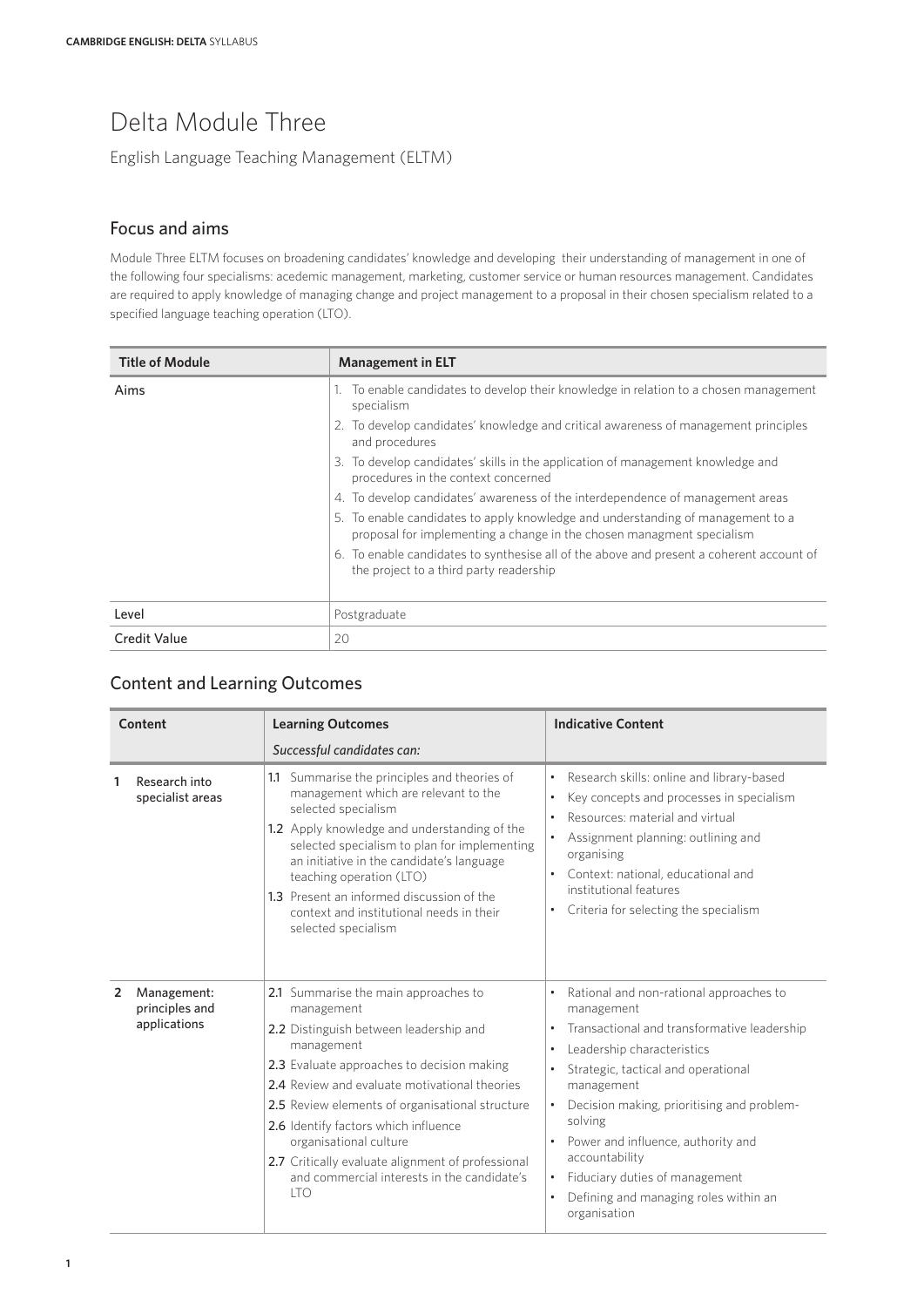| Content                                                                                       | <b>Learning Outcomes</b>                                                                                                                                                                                                                                                                                                 | <b>Indicative Content</b>                                                                                                                                                                                                                                                                                                                                                                                                                                                                                                                                                                                                                                                                                                                                                                                                                                                                                                                                                                                                                                                                                                                                                                                                                                                                                                                                       |
|-----------------------------------------------------------------------------------------------|--------------------------------------------------------------------------------------------------------------------------------------------------------------------------------------------------------------------------------------------------------------------------------------------------------------------------|-----------------------------------------------------------------------------------------------------------------------------------------------------------------------------------------------------------------------------------------------------------------------------------------------------------------------------------------------------------------------------------------------------------------------------------------------------------------------------------------------------------------------------------------------------------------------------------------------------------------------------------------------------------------------------------------------------------------------------------------------------------------------------------------------------------------------------------------------------------------------------------------------------------------------------------------------------------------------------------------------------------------------------------------------------------------------------------------------------------------------------------------------------------------------------------------------------------------------------------------------------------------------------------------------------------------------------------------------------------------|
|                                                                                               | Successful candidates can:                                                                                                                                                                                                                                                                                               |                                                                                                                                                                                                                                                                                                                                                                                                                                                                                                                                                                                                                                                                                                                                                                                                                                                                                                                                                                                                                                                                                                                                                                                                                                                                                                                                                                 |
|                                                                                               | 2.8 Relate professional concerns to the LTO's<br>duty of care to stakeholders<br>2.9 Apply management concepts to<br>characterisation of management in the<br>candidate's LTO                                                                                                                                            | Teams and team building<br>Theories of motivation: content and process<br>theories<br>Developing motivational strategies<br>$\bullet$<br>Organisational structure and culture<br>Organisational development<br>Stakeholders: identity and influence<br>Comparison between educational and<br>commercial management                                                                                                                                                                                                                                                                                                                                                                                                                                                                                                                                                                                                                                                                                                                                                                                                                                                                                                                                                                                                                                              |
| 3<br>Principles and<br>procedures of the<br>specialism and<br>their application in<br>the LTO | 3.1 Describe the principles underlying the<br>selected specialism<br>3.2 Describe the key procedures used in the<br>selected specialism<br>3.3 Evaluate the application of these procedures<br>in the candidate's LTO<br>3.4 Use research or survey data to identify<br>needed improvement in the selected<br>specialism | • Vision, mission and values in LTO<br>Frameworks and guidelines for management in<br>selected specialism<br>Products and services offered by LTO<br>Management roles: internal and external,<br>professional and commercial, entrepreneurial<br>and organisational<br>Decision-making: allocating time, selecting<br>and allocating staff, allocating physical and<br>financial resources<br>Delegating<br>Prioritising and problem-solving<br>Controlling, monitoring, reviewing and<br>٠<br>revising:<br>macro levels: overall educational and<br>commercial objectives, time, budget,<br>quality<br>micro levels: tracking individual tasks from<br>initiation to completion<br>data from surveys (e.g., marketing,<br>customer satisfaction) and performance<br>(staff turnover, test results)<br>Techniques and procedures for planning,<br>decision-making and monitoring in selected<br>specialism: SWOT, STEP, action plans, GANTT<br>charts, fishbone diagrams, surveys (marketing,<br>satisfaction), etc.<br>Communication: internal (staff, students),<br>external (stakeholders)<br>Quality assurance, codes of practice and<br>compliance<br>Professional development<br>New product development<br>Managing implementation of change<br>Project management in selected specialism<br>Team building and team management in<br>selected specialism |